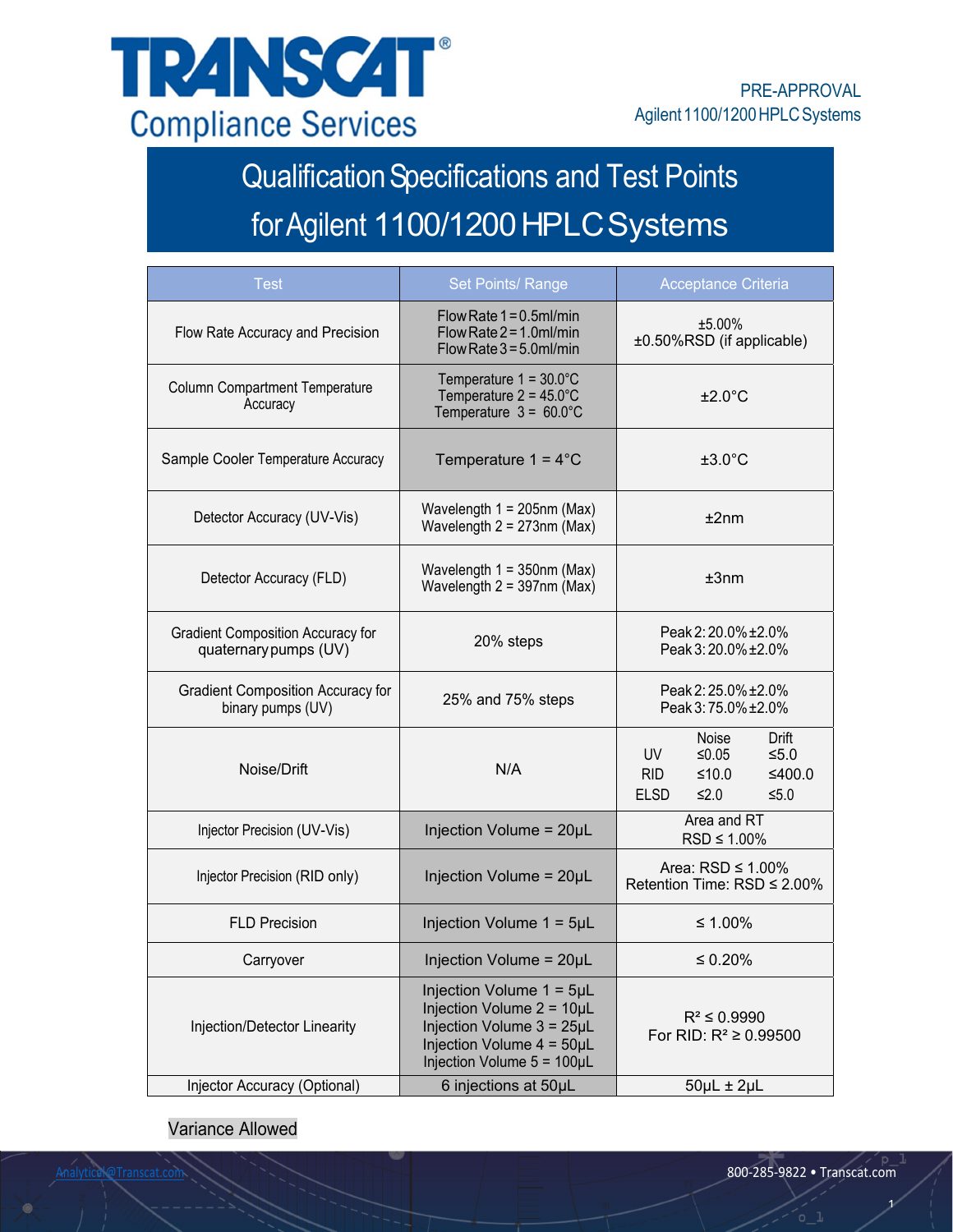

# **Overview for Above Mentioned Tests**

## **1. Flow Rate Accuracy and Precision**

DESCRIPTION:

A calibrated flow meter is used to measure the flow at three set points.

#### ACCURACY CALCULATION:

 $Abs(Flow_{setpoint} - Flow_{measured})$ Flow<sub>setpoint</sub>  $\times$  100

%RSD is calculated using 5 flow rate readings of each flow rate.

UNDERLYING PRINCIPLE:

Flow rate accuracy is important for transferring methods between systems. Flow rate precision is important for repeatability of the peak area.

#### **2. Column Compartment Temperature Accuracy**

DESCRIPTION:

The probe is attached to the column compartment so that it maintains direct contact to the heating element. A calibrated digital thermometer is used to measure the temperature at three set points.

#### ACCURACY CALCULATION:

Abs (Temperature Set point – Temperature measured)

#### UNDERLYING PRINCIPLE:

Column compartment temperature accuracy is important for transferring methods between systems.

#### **3. Sampler Cooler Temperature Accuracy**

DESCRIPTION:

Water is filled into vials that will be placed inside the Sample Cooler. A calibrated digital thermometer meter is used to measure the water temperature inside the vials at four different locations.

#### ACCURACY CALCULATION:

Temperature<sub>measured</sub> = Temperature<sub>setpoint</sub>  $\pm 3^{\circ}C$ 

#### UNDERLYING PRINCIPLE:

Sampler Cooler Temperature accuracy is important for transferring methods between systems.

## **4. Detector Accuracy (UV-Vis)**

DESCRIPTION:

The flow cell is flushed with traceable caffeine and the wavelength maxima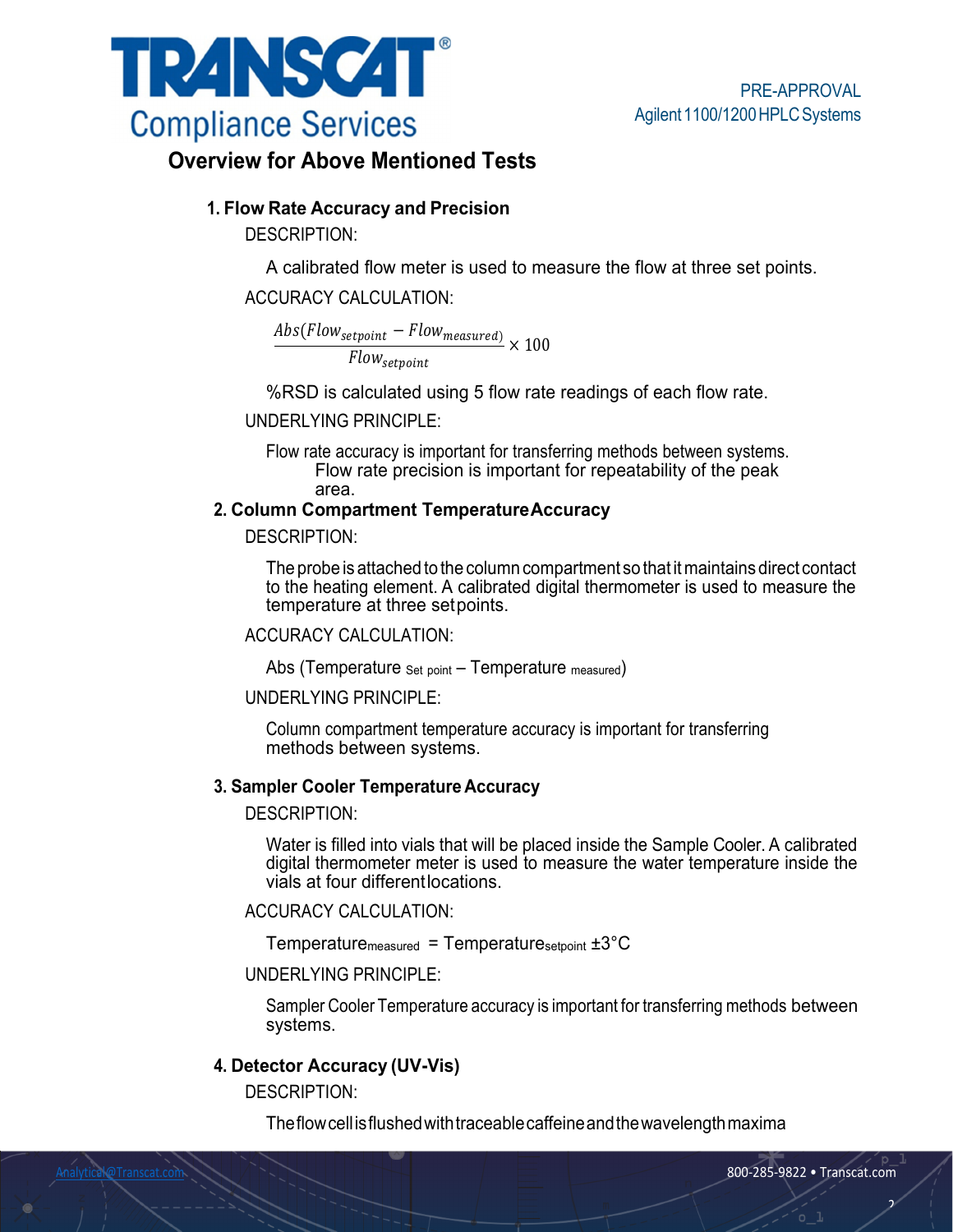



are determined.

ACCURACY CALCULATION:

Abs (certified value – measured value)

#### UNDERLYING PRINCIPLE:

Detector Accuracy is important for transferring methods between systems and for quantitative and qualitative analysis accuracy.

## **5. Detector Accuracy (FLD)**

DESCRIPTION:

The flow cell is flushed with water and the excitation and emission wavelengths are determined.

ACCURACY CALCULATION:

Abs (theoretical value – measured value)

#### UNDERLYING PRINCIPLE:

Detector accuracy is important for transferring methods between systems and for quantitative and qualitative analysis accuracy.

#### **6. Gradient Composition Accuracy**

DESCRIPTION:

Two different mobile phases are used. One that has an acetone tracer and the other one does not. Then the pump is set up to show the composition changes at 20% and/or 75% (for binary pumps only).

#### ACCURACY CALCULATION:

Relative Peak Height (Peak 2) =  $\frac{Height_{Peak2}}{Height_{Peak1}} \times 100$ 

Relative Peak Height (Peak 3) =  $\frac{Height_{Peak3}}{Height_{Peak1}} \times 100$ 

## UNDERLYING PRINCIPLE:

Gradient composition accuracy is important for transferring methods between systems. In addition, proper solvent mixing is critical for qualitative analysis accuracy.

#### **7. Carryover**

DESCRIPTION:

A blank injection is made after the five precision injections.

#### CARRYOVER CALCULATION:

% Carryover =  $\frac{Area_{\textit{Blank}}}{Area_{\textit{Injection}}} \times 100$ 

UNDERLYING PRINCIPLE:

<u>د</u>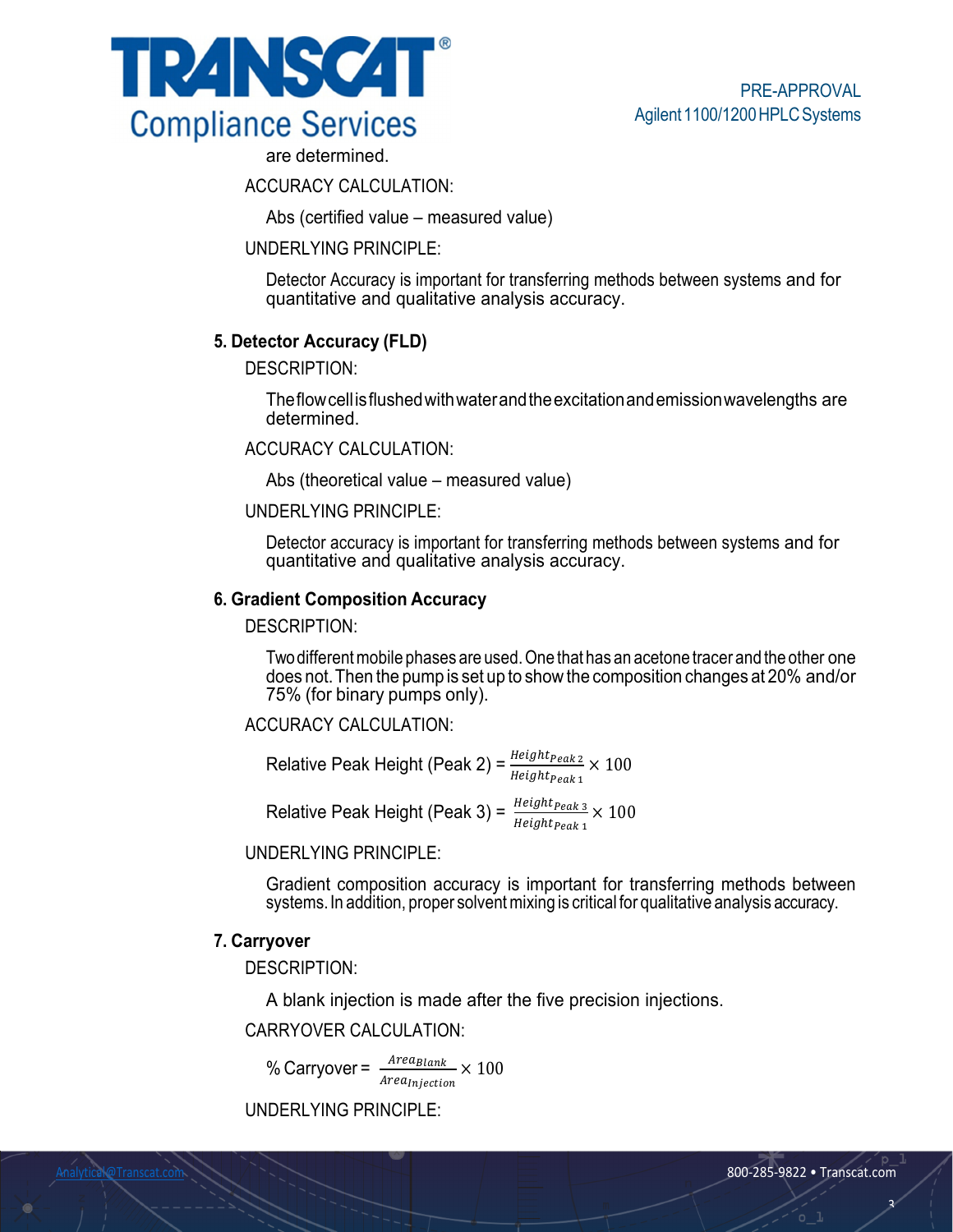

To have low or no carryover is critical for quantitative and qualitative analysis accuracy and reliability.

## **8. Injector/Detector Linearity**

DESCRIPTION:

Five injections of different injection volumes of a traceable Caffeine Standard are made onto a column.

ACCURACY CALCULATION:

 $R<sup>2</sup>$  is calculated

UNDERLYING PRINCIPLE:

Linearity is important for transferring methods between systems and for quantitative and qualitative analysis accuracy and reliability.

## **9. Noise/Drift**

DESCRIPTION:

A previous injection of traceable Caffeine Standard with a suitable area for calculating noise and drift, or a blank injection with no column.

ACCURACY CALCULATION:

ASTM noise and drift

UNDERLYING PRINCIPLE:

Large noise and drift can prevent small peaks from being detected.

## **10. Injector Precision**

DESCRIPTION:

Six injections of caffeine are made onto a column.

ACCURACY CALCULATION:

 $\frac{Standard\ Deviation_{Area/RT}}{4} * 100$  $Average_{Area/RT}$ 

UNDERLYING PRINCIPLE:

Injector Precision is critical for quantitative analysis accuracy.

# **11. Injector Accuracy (Optional Test)**

DESCRIPTION:

Six injection are made from a pre-weighed vial. Vial is weighed after injections.

ACCURACY CALCULATION:

 $\overline{a}$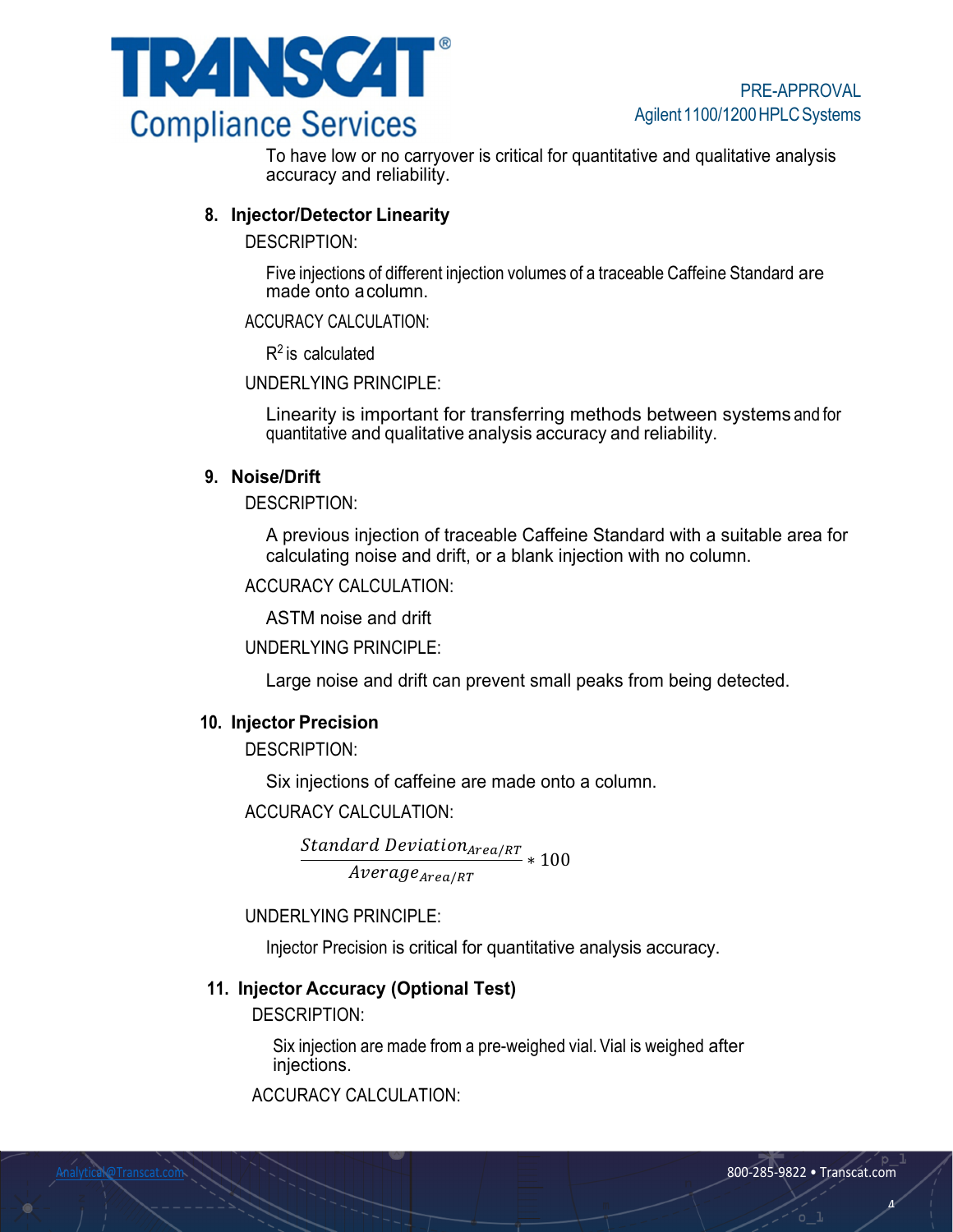

 $(Weight_{Before} - Weight_{After}) \times 1000$ 

6

UNDERLYING PRINCIPLE:

Injector accuracy is important for transferring methods between systems and is critical for quantitative analysis accuracy.

Ō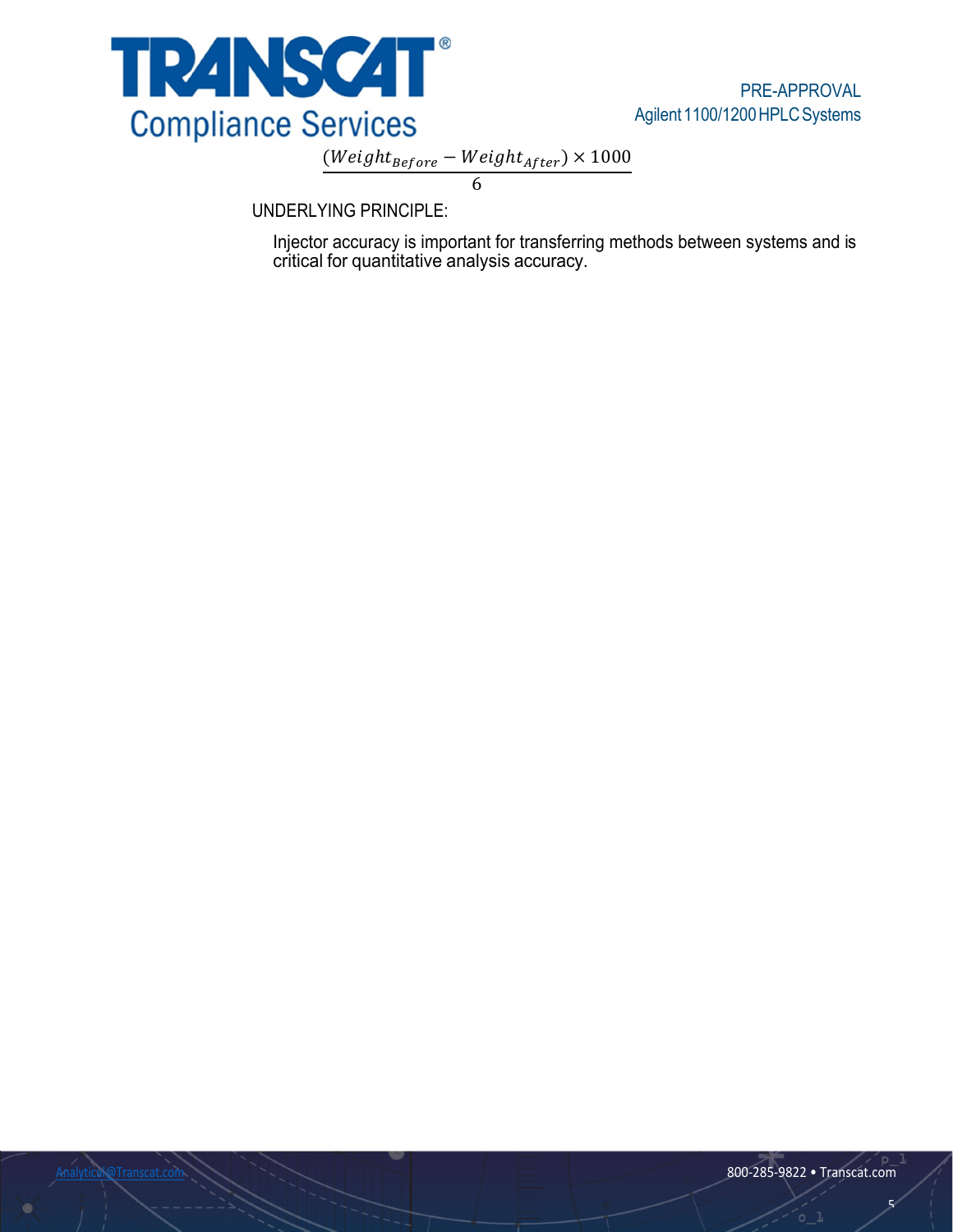

# **Pre-approval of Qualification for company: \_\_\_\_\_\_\_\_\_\_\_\_\_\_\_\_\_\_\_\_**

The undersigned person(s) approve the following:

- 1. The use of a validated Excel Spreadsheet to calculate the test results.
- 2. The delivery of tests appropriate to the actual configuration of the systems covered by the services.
- 3. The specifications described in this document where the setpoints and possible optional tests follow:

Standard Setpoints

| Name and Role | <b>Signature and Date</b> |  |
|---------------|---------------------------|--|
|               |                           |  |
|               |                           |  |
|               |                           |  |
|               |                           |  |
|               |                           |  |
|               |                           |  |
|               |                           |  |
|               |                           |  |

This pre-approval is applicable to the following systems.

After signing; print this page (and the next if there are variances) to PDF and return it to Analytical@Transcat.com.

 $\epsilon$